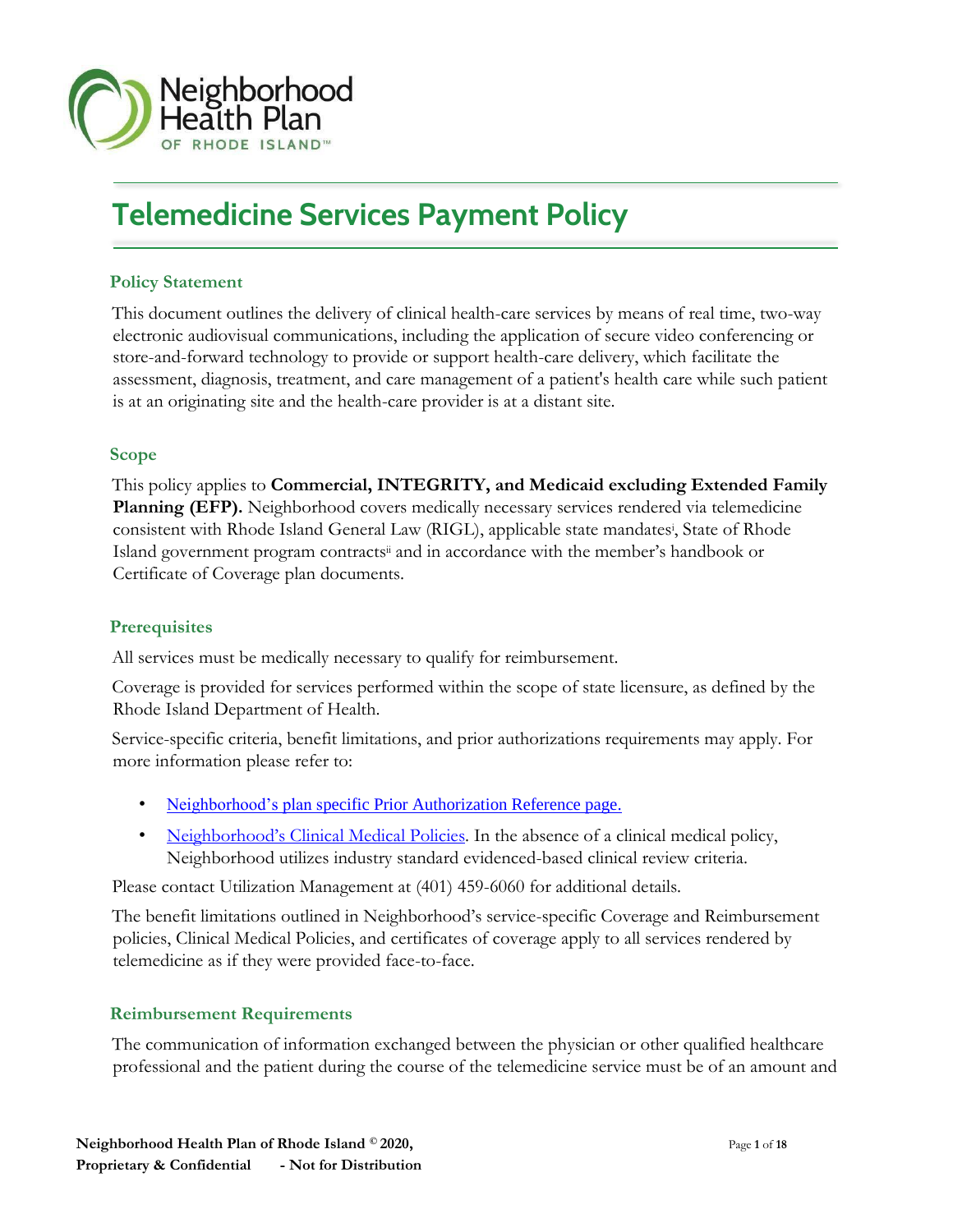

nature that would be sufficient to meet the key components and/or requirements of the same service when rendered via face-to-face interaction.

# **INTEGRITY**

Coverage requirements for telemedicine services includes the use of an interactive audio and video telecommunications system that permits real-time communication between you, at the distant site, and the beneficiary, at the originating site.

An originating site is the location of an eligible Medicare beneficiary at the time the service furnished via a telecommunications system occurs. Medicare beneficiaries are eligible for telehealth services only if they are presented from an originating site located in:

- A county outside of a Metropolitan Statistical Area (MSA) or
- A rural Health Professional Shortage Area (HPSA) located in a rural census tract

The originating sites approved for telemedicine are limited to:

- Office of a physician or practitioner
- Hospital (inpatient or outpatient)
- Critical Access Hospital (CAH)
- Rural Health Clinic (RHC)
- Federally Qualified Health Center (FQHC)
- Hospital based or critical access hospital based renal dialysis center
- Skilled Nursing Facility (SNF)
- Community Mental Health Center (CMHC)

Coverage for services provided by telemedicine is limited to the following provider types:

- Clinical nurse specialist (CNS)
- Clinical social worker (CSW)
- Nurse Midwife
- Nurse practitioner (NP)
- Physician assistant (PA)
- Physician
- Clinical Psychologist
- Registered dietician
- Certified registered nurse anesthetist

**Neighborhood Health Plan of Rhode Island © 2020,**  $P_{\text{age 2 of 18}}$ **Proprietary & Confidential - Not for Distribution**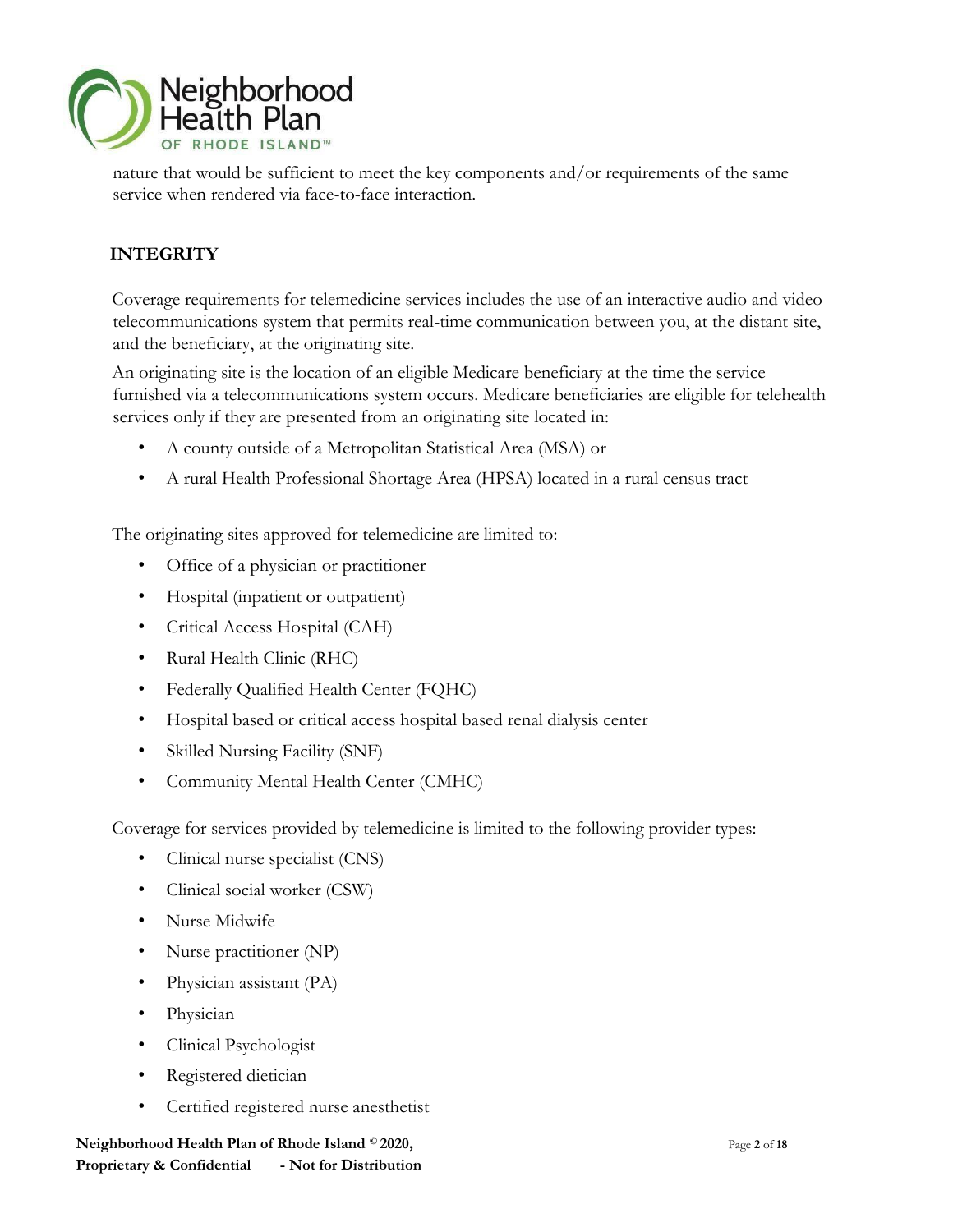

Coverage Exclusions:

- Asynchronous "store and forward" technology, the transmission of medical information the physician or practitioner at the distant site reviews at a later time, is permitted only in Federal telemedicine demonstration programs in Alaska or Hawaii and is non-covered for Integrity members.
- Telemedicine services provided to a member at an independent renal dialysis facility.

## **Medicaid and Commercial Lines of Business**

Neighborhood provides coverage for services when delivered through telemedicine, as defined by the Telemedicine Coverage Act<sup>i</sup> (the Act), effective 1/1/2018 and State of Rhode Island government program contracts

In accordance with the Act, services provided through telemedicine must utilize HIPAA compliant real time, two-way, secure audiovisual video conferencing or store-and-forward technology.

To be considered compliant, at a minimum, the technology must:

- Use an encryption software for data transmission;
- Have a secure access portal with multi-level authentication, individual user credentials, and defined user access.

Providers are required to obtain informed member consent and provide a description of the potential benefits, risks, and consequences of receiving services through telemedicine. Treatment must meet the same standard of care as, and be an appropriate substitute for, a face-to-face encounter.

Coverage for services provided by telemedicine is limited to the following provider types:

- Clinical nurse specialist (CNS);
- Clinical social worker (CSW);
- Licensed Marriage and Family Therapist (LMFT);
- Licensed Mental Health Counselor (MHC);
- Nurse Midwife;
- Nurse practitioner (NP);
- Physician assistant (PA);
- Physician;
- Psychiatrist;
- Psychologist; and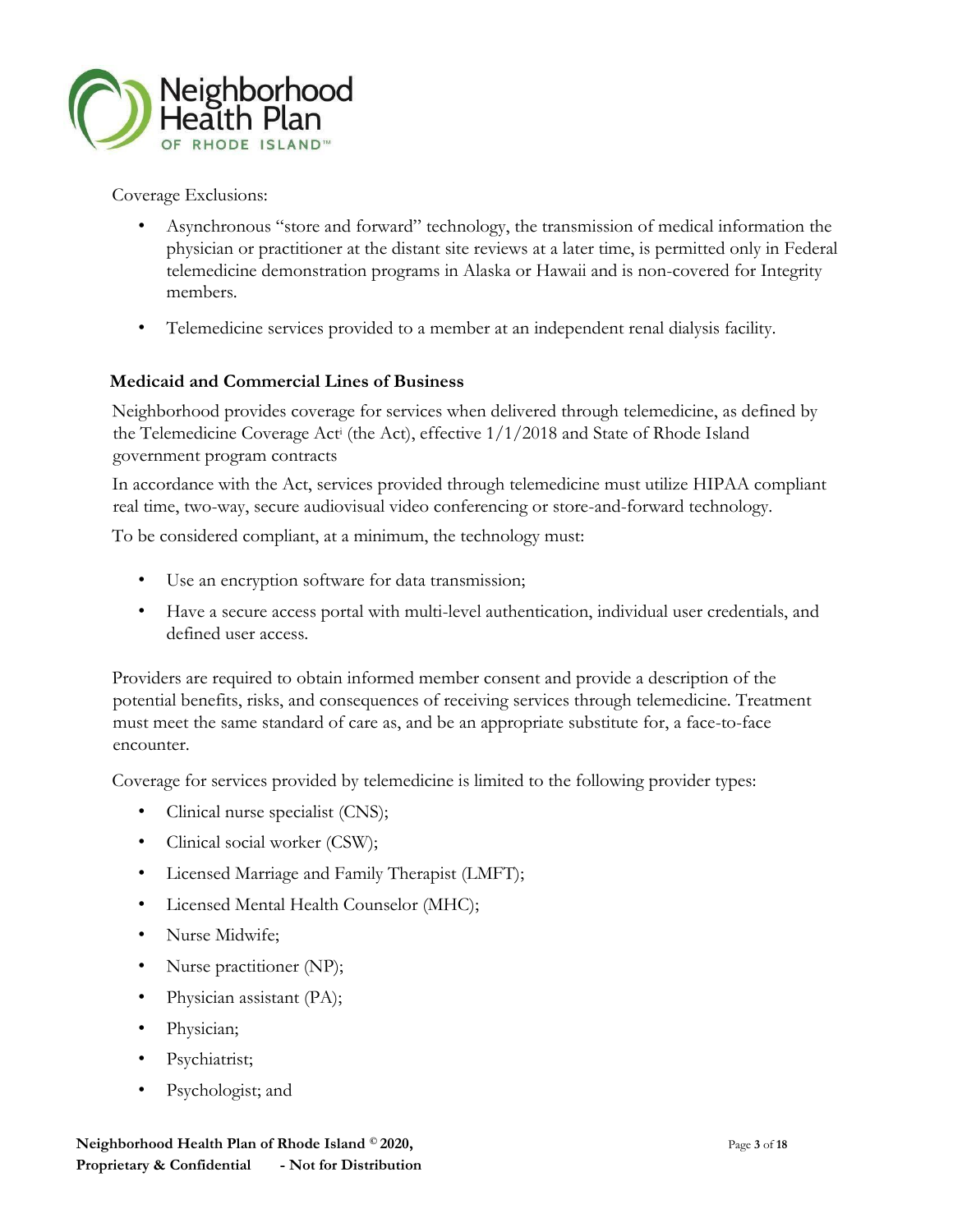

Registered dietician.

Coverage Exclusions:

- Audio-only telephone conversation
- Email message
- Facsimile transmission
- Automated computer program used to diagnose and/or treat ocular or refractive conditions

#### **INTEGRITY, Medicaid and Commercial Lines of Business**

Coverage Limitations:

- Subsequent hospital services are limited to 1 telehealth visit every 3 days.
- Subsequent nursing facility care services are limited to 1 tele heath visit every 30 days.

#### **Claim Submission**

Billable services are subject to contractual agreements, when applicable. Providers are required to submit complete claims for payment within 90 days of the date services are provided to members.

Telemedicine is not considered a distinct benefit and is covered as a place of service. Place of Service

(POS) 02 must be on the claim to indicate that the service was delivered via telemedicine.

Claims must include modifier "95", defined as: Synchronous telemedicine service rendered via realtime interactive audio and video telecommunication system.

**Professional** claims for telehealth services no longer require the GT modifier to be billed as of  $1/1/18$ .

**Institutional** claims for telehealth services, billed under Critical Access Hospital (CAH), require the GT modifier.

Adjustments, corrections, and reconsiderations must include the <u>required forms</u>. All submissions must be in compliance with National Claims Standards.

Coding must meet standards defined by the American Medical Association's Current Procedural Terminology Editorial Panel's (CPT®) codebook, the International Statistical Classification of Diseases and Related Health Problems, 10<sup>th</sup> revision, Clinical Modification (ICD-10-CM), and the Healthcare Common Procedure Coding System (HCPCS) Level II.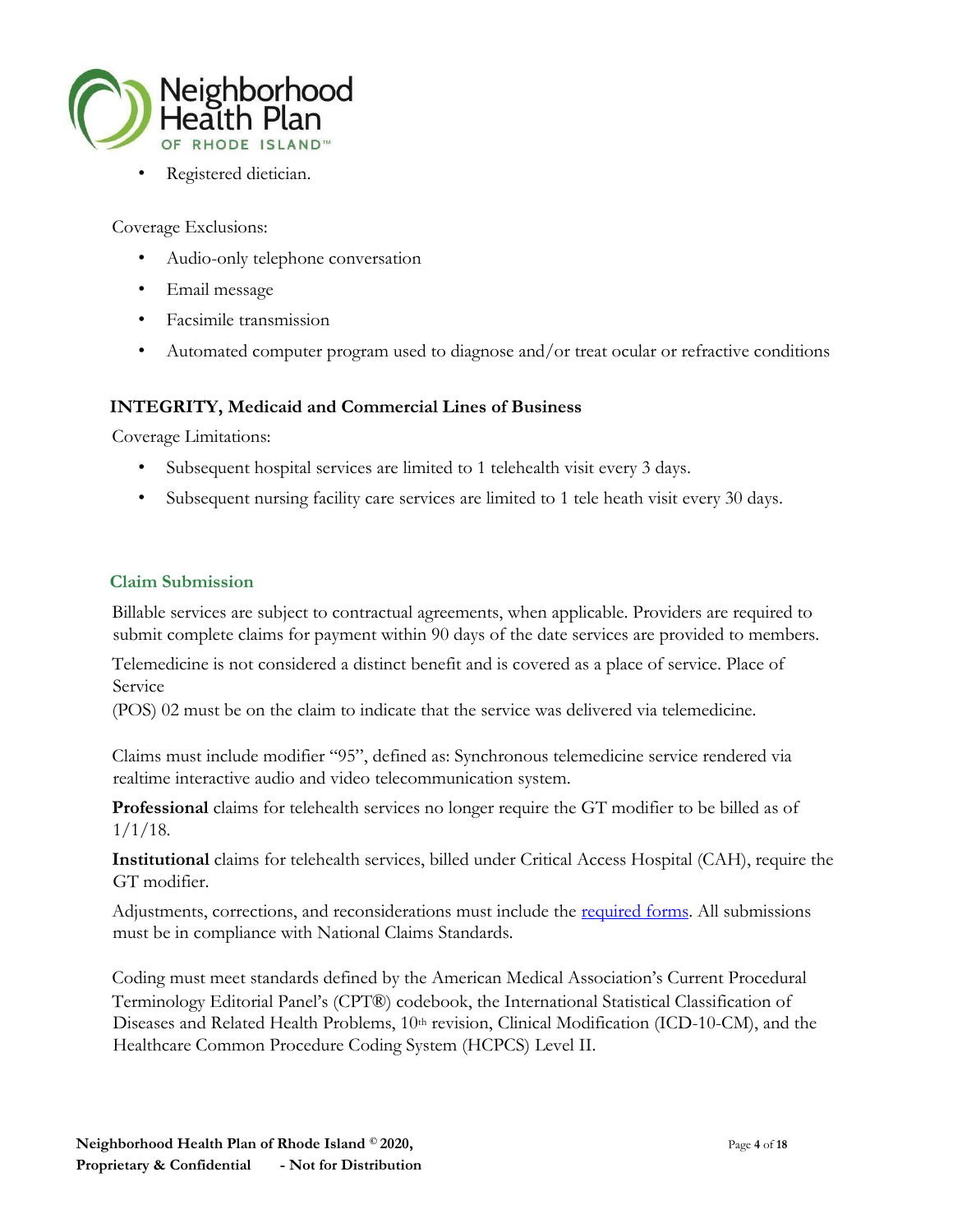

## **Member Responsibility**

**Commercial** plans include cost sharing provisions for coinsurance, copays, and deductibles. Members may have out of pocket expenses based on individual plan selection and utilization. Please review cost sharing obligations or contact Member Services prior to finalizing member charges.

## **Coding**

This policy may apply to the follow codes. Inclusion of a code in this policy does not guarantee coverage or that it will be reimbursed.

| <b>CPT</b> Code | <b>Description</b>                                                                                                                                                 |
|-----------------|--------------------------------------------------------------------------------------------------------------------------------------------------------------------|
| 90791           | Psychiatric diagnostic evaluation                                                                                                                                  |
| 90792           | Psychiatric diagnostic evaluation with medical services                                                                                                            |
| 90832           | Psychotherapy, 30 minutes with patient                                                                                                                             |
| 90833           | Psychotherapy, 30 minutes with patient when performed with an evaluation and<br>management service (List separately in addition to the code for primary procedure) |
| 90834           | Psychotherapy, 45 minutes with patient                                                                                                                             |
| 90836           | Psychotherapy, 45 minutes with patient when performed with an evaluation and<br>management service (List separately in addition to the code for primary procedure) |
| 90837           | Psychotherapy, 60 minutes with patient                                                                                                                             |

| 90838 | Psychotherapy, 60 minutes with patient when performed with an evaluation and<br>management service (List separately in addition to the code for primary procedure)                                                                                                                                                                       |
|-------|------------------------------------------------------------------------------------------------------------------------------------------------------------------------------------------------------------------------------------------------------------------------------------------------------------------------------------------|
| 90845 | Psychoanalysis                                                                                                                                                                                                                                                                                                                           |
| 90846 | Family psychotherapy (without the patient present), 50 minutes                                                                                                                                                                                                                                                                           |
| 90847 | Family psychotherapy (conjoint psychotherapy) (with patient present), 50 minutes                                                                                                                                                                                                                                                         |
| 90863 | Pharmacologic management, including prescription and review of medication, when<br>performed with psychotherapy services (List separately in addition to the code for<br>primary procedure)                                                                                                                                              |
| 90951 | End-stage renal disease (ESRD) related services monthly, for patients younger than 2<br>years of age to include monitoring for the adequacy of nutrition, assessment of growth<br>and development, and counseling of parents; with 4 or more face-to-face visits by a<br>physician or other qualified health care professional per month |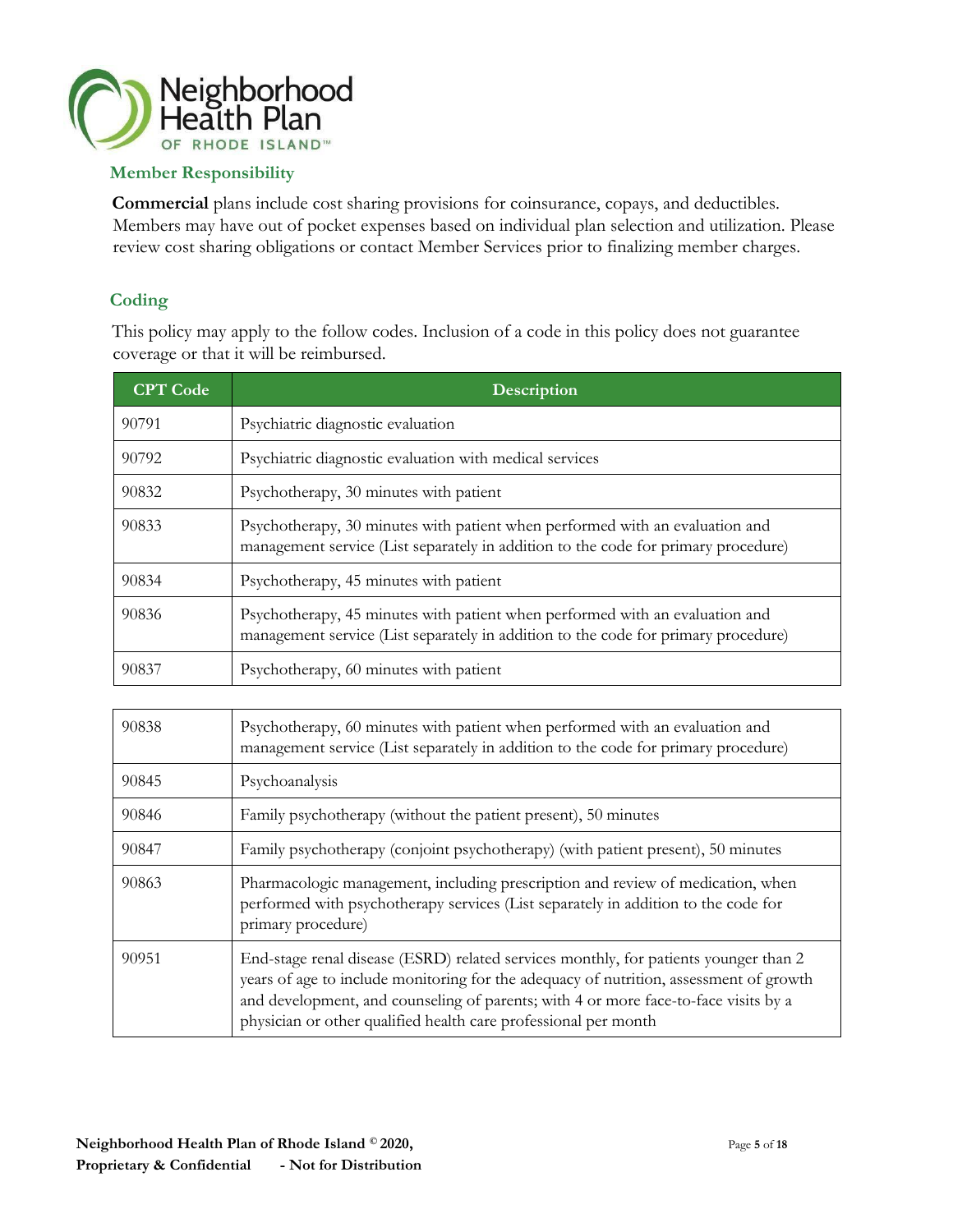

| 90952 | End-stage renal disease (ESRD) related services monthly, for patients younger than 2<br>years of age to include monitoring for the adequacy of nutrition, assessment of growth<br>and development, and counseling of parents; with 2-3 face-to-face visits by a physician or<br>other qualified health care professional per month |
|-------|------------------------------------------------------------------------------------------------------------------------------------------------------------------------------------------------------------------------------------------------------------------------------------------------------------------------------------|
| 90954 | End-stage renal disease (ESRD) related services monthly, for patients 2-11 years of age to<br>include monitoring for the adequacy of nutrition, assessment of growth and<br>development, and counseling of parents; with 4 or more face-to-face visits by a physician<br>or other qualified health care professional per month     |
| 90955 | End-stage renal disease (ESRD) related services monthly, for patients 2-11 years of age to<br>include monitoring for the adequacy of nutrition, assessment of growth and<br>development, and counseling of parents; with 2-3 face-to-face visits by a physician or<br>other qualified health care professional per month           |
| 90957 | End-stage renal disease (ESRD) related services monthly, for patients 12-19 years of age<br>to include monitoring for the adequacy of nutrition, assessment of growth and<br>development, and counseling of parents; with 4 or more face-to-face visits by a physician<br>or other qualified health care professional per month    |
| 90958 | End-stage renal disease (ESRD) related services monthly, for patients 12-19 years of age<br>to include monitoring for the adequacy of nutrition, assessment of growth and<br>development, and counseling of parents; with 2-3 face-to-face visits by a physician or<br>other qualified health care professional per month          |
| 90960 | End-stage renal disease (ESRD) related services monthly, for patients 20 years of age and<br>older; with 4 or more face-to-face visits by a physician or other qualified health care<br>professional per month                                                                                                                     |
| 90961 | End-stage renal disease (ESRD) related services monthly, for patients 20 years of age and<br>older; with 2-3 face-to-face visits by a physician or other qualified health care professional<br>per month                                                                                                                           |
| 90963 | End-stage renal disease (ESRD) related services for home dialysis per full month, for<br>patients younger than 2 years of age to include monitoring for the adequacy of nutrition,<br>assessment of growth and development, and counseling of parents                                                                              |
| 90964 | End-stage renal disease (ESRD) related services for home dialysis per full month, for<br>patients younger than 2 years of age to include monitoring for the adequacy of nutrition,<br>assessment of growth and development, and counseling of parents                                                                              |
| 90965 | End-stage renal disease (ESRD) related services for home dialysis per full month, for<br>patients 12-19 years of age to include monitoring for the adequacy of nutrition,<br>assessment of growth and development, and counseling of parents                                                                                       |
| 90966 | End-stage renal disease (ESRD) related services for home dialysis per full month, for<br>patients 20 years of age and older                                                                                                                                                                                                        |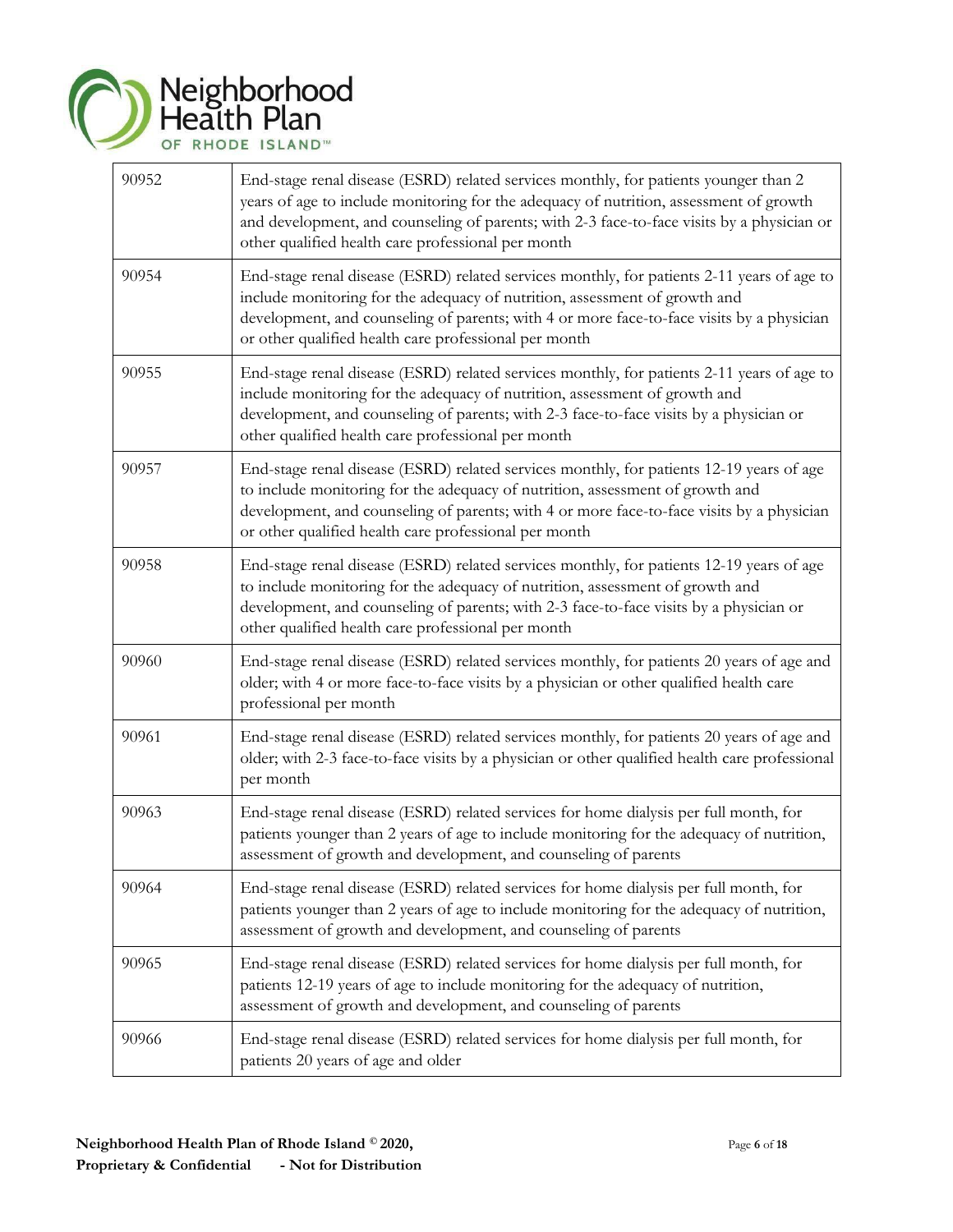

| 90967 | End-stage renal disease (ESRD) related services for home dialysis per full month, for<br>patients 20 years of age and older                                                                                                                                                                                                                                                                                                                                                                                                                                                              |
|-------|------------------------------------------------------------------------------------------------------------------------------------------------------------------------------------------------------------------------------------------------------------------------------------------------------------------------------------------------------------------------------------------------------------------------------------------------------------------------------------------------------------------------------------------------------------------------------------------|
| 90968 | End-stage renal disease (ESRD) related services for dialysis less than a full month of<br>service, per day; for patients 2-11 years of age                                                                                                                                                                                                                                                                                                                                                                                                                                               |
| 90969 | End-stage renal disease (ESRD) related services for dialysis less than a full month of<br>service, per day; for patients 12-19 years of age                                                                                                                                                                                                                                                                                                                                                                                                                                              |
| 90970 | End-stage renal disease (ESRD) related services for dialysis less than a full month of<br>service, per day; for patients 20 years of age and older                                                                                                                                                                                                                                                                                                                                                                                                                                       |
| 92227 | Remote imaging for detection of retinal disease (eg, retinopathy in a patient with diabetes)<br>with analysis and report under physician supervision, unilateral or bilateral                                                                                                                                                                                                                                                                                                                                                                                                            |
| 92228 | Remote imaging for monitoring and management of active retinal disease (eg, diabetic<br>retinopathy) with physician review, interpretation and report, unilateral or bilateral                                                                                                                                                                                                                                                                                                                                                                                                           |
| 93228 | External mobile cardiovascular telemetry with electrocardiographic recording, concurrent<br>computerized real time data analysis and greater than 24 hours of accessible ECG data<br>storage (retrievable with query) with ECG triggered and patient selected events<br>transmitted to a remote attended surveillance center for up to 30 days; review and<br>interpretation with report by a physician or other qualified health care professional                                                                                                                                      |
| 93229 | External mobile cardiovascular telemetry with electrocardiographic recording, concurrent<br>computerized real time data analysis and greater than 24 hours of accessible ECG data<br>storage (retrievable with query) with ECG triggered and patient selected events<br>transmitted to a remote attended surveillance center for up to 30 days; technical support<br>for connection and patient instructions for use, attended surveillance, analysis and<br>transmission of daily and emergent data reports as prescribed by a physician or other<br>qualified health care professional |
| 93268 | External patient and, when performed, auto activated electrocardiographic rhythm<br>derived event recording with symptom-related memory loop with remote download<br>capability up to 30 days, 24-hour attended monitoring; includes transmission, review and<br>interpretation by a physician or other qualified health care professional                                                                                                                                                                                                                                               |
| 93270 | External patient and, when performed, auto activated electrocardiographic rhythm<br>derived event recording with symptom-related memory loop with remote download<br>capability up to 30 days, 24-hour attended monitoring; recording (includes connection,<br>recording, and disconnection)                                                                                                                                                                                                                                                                                             |
| 93271 | External patient and, when performed, auto activated electrocardiographic rhythm<br>derived event recording with symptom-related memory loop with remote download<br>capability up to 30 days, 24-hour attended monitoring; transmission and analysis                                                                                                                                                                                                                                                                                                                                    |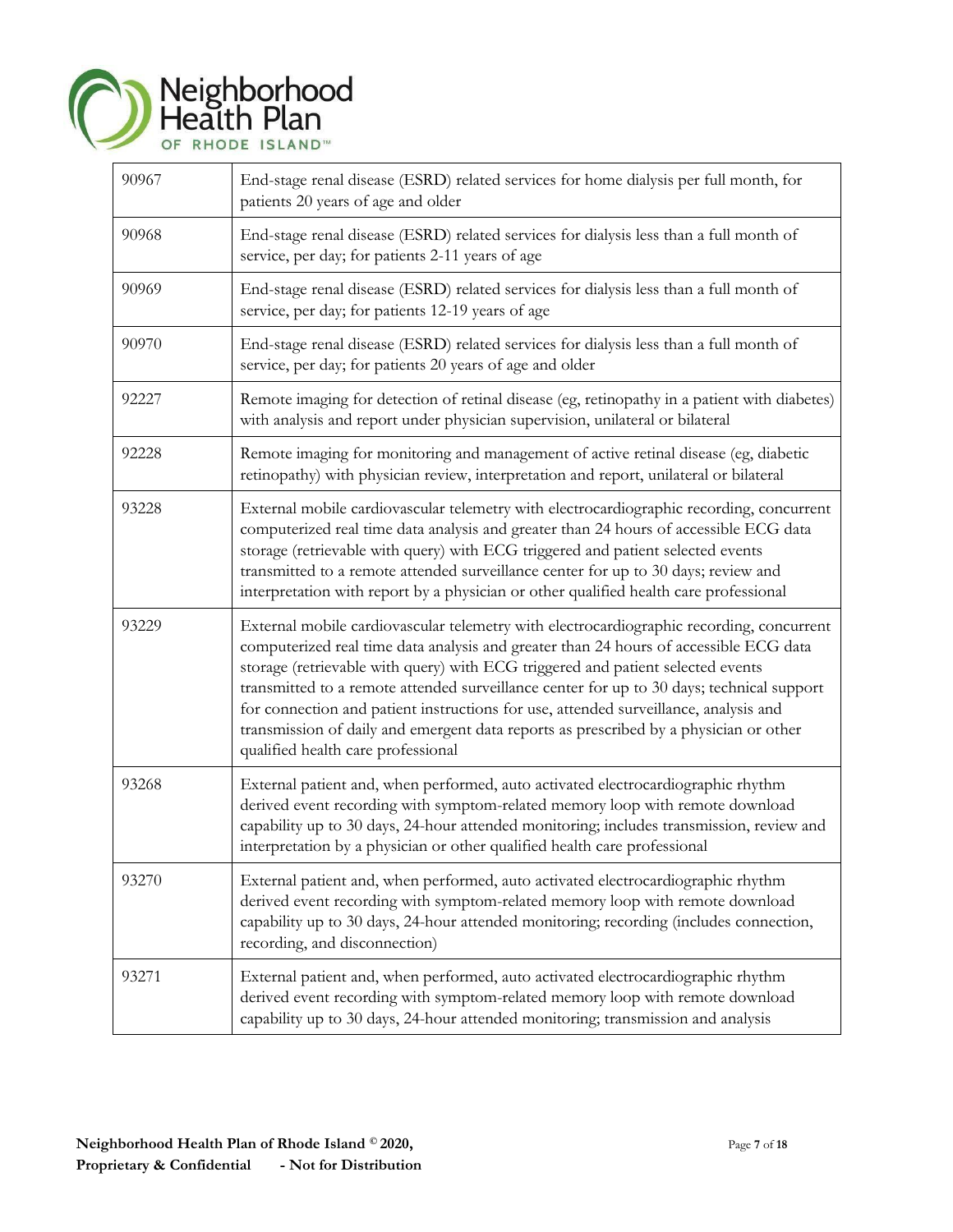

| 93272 | External patient and, when performed, auto activated electrocardiographic rhythm<br>derived event recording with symptom-related memory loop with remote download<br>capability up to 30 days, 24-hour attended monitoring; review and interpretation by a<br>physician or other qualified health care professional                                                                            |
|-------|------------------------------------------------------------------------------------------------------------------------------------------------------------------------------------------------------------------------------------------------------------------------------------------------------------------------------------------------------------------------------------------------|
| 96040 | Medical genetics and genetic counseling services, each 30 minutes face-to-face with<br>patient/family                                                                                                                                                                                                                                                                                          |
| 96116 | Neurobehavioral status exam (clinical assessment of thinking, reasoning and judgment,<br>[eg, acquired knowledge, attention, language, memory, planning and problem solving,<br>and visual spatial abilities]), by physician or other qualified health care professional, both<br>faceto-face time with the patient and time interpreting test results and preparing the<br>report; first hour |
| 96160 | Administration of patient-focused health risk assessment instrument (eg, health hazard<br>appraisal) with scoring and documentation, per standardized instrument                                                                                                                                                                                                                               |

| 96161 | Administration of caregiver-focused health risk assessment instrument (eg, depression<br>inventory) for the benefit of the patient, with scoring and documentation, per<br>standardized instrument                                                 |
|-------|----------------------------------------------------------------------------------------------------------------------------------------------------------------------------------------------------------------------------------------------------|
| 97802 | Medical nutrition therapy; initial assessment and intervention, individual, face-to-face<br>with the patient, each 15 minutes                                                                                                                      |
| 97803 | Medical nutrition therapy; re-assessment and intervention, individual, face-to-face with<br>the patient, each 15 minutes                                                                                                                           |
| 97804 | Medical nutrition therapy; group (2 or more individual(s)), each 30 minutes                                                                                                                                                                        |
| 98960 | Education and training for patient self-management by a qualified, nonphysician health<br>care professional using a standardized curriculum, face-to-face with the patient (could<br>include caregiver/family) each 30 minutes; individual patient |
| 98961 | Education and training for patient self-management by a qualified, nonphysician health<br>care professional using a standardized curriculum, face-to-face with the patient (could<br>include caregiver/family) each 30 minutes; 2-4 patients       |
| 98962 | Education and training for patient self-management by a qualified, nonphysician health<br>care professional using a standardized curriculum, face-to-face with the patient (could<br>include caregiver/family) each 30 minutes; 5-8 patients       |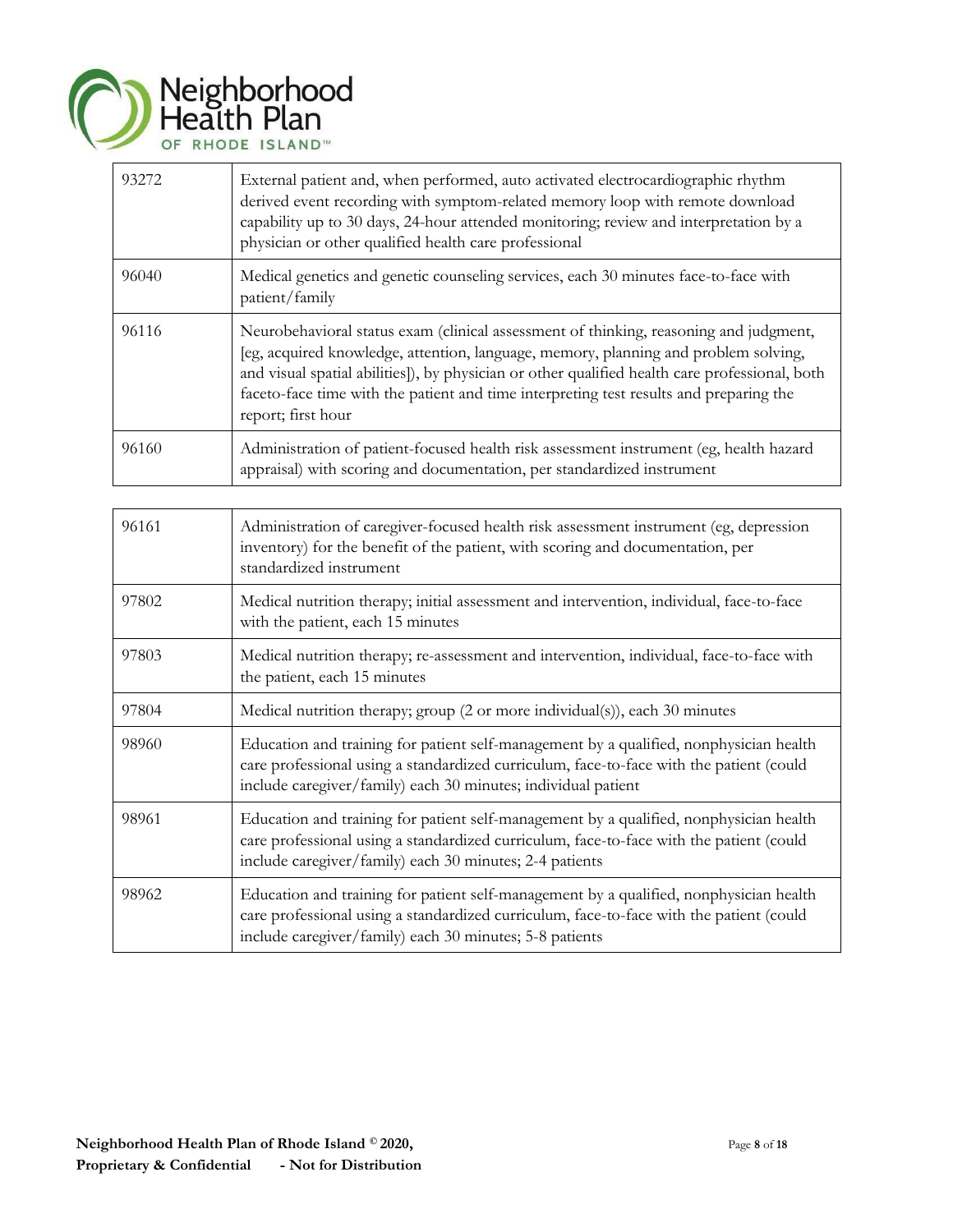|       | Neighborhood<br>Health Plan<br>OF RHODE ISLAND™                                                                                                                                                                                                                                                                                                                                                                                                                                                                                                                                                                                                 |
|-------|-------------------------------------------------------------------------------------------------------------------------------------------------------------------------------------------------------------------------------------------------------------------------------------------------------------------------------------------------------------------------------------------------------------------------------------------------------------------------------------------------------------------------------------------------------------------------------------------------------------------------------------------------|
| 99201 | Office or other outpatient visit for the evaluation and management of a new patient,<br>which requires these 3 key components: A problem focused history; A problem focused<br>examination; Straightforward medical decision making. Counseling and/or coordination<br>of<br>care with other physicians, other qualified health care professionals, or agencies are<br>provided consistent with the nature of the problem(s) and the patient's and/or family's<br>needs. Usually, the presenting problem(s) are self-limited or minor. Typically, 10 minutes<br>are spent face-to-face with the patient and/or family.                          |
| 99202 | Office or other outpatient visit for the evaluation and management of a new patient,<br>which requires these 3 key components: An expanded problem focused history; An<br>expanded problem focused examination; Straightforward medical decision making.<br>Counseling and/or coordination of care with other physicians, other qualified health care<br>professionals, or agencies are provided consistent with the nature of the problem(s) and<br>the patient's and/or family's needs. Usually, the presenting problem(s) are of low to<br>moderate severity. Typically, 20 minutes are spent face-to-face with the patient and/or<br>family |
| 99203 | Office or other outpatient visit for the evaluation and management of a new patient,<br>which requires these 3 key components: A detailed history; A detailed examination;<br>Medical decision making of low complexity. Counseling and/or coordination of care with<br>other physicians, other qualified health care professionals, or agencies are provided<br>consistent with the nature of the problem(s) and the patient's and/or family's needs.<br>Usually, the presenting problem(s) are of moderate severity. Typically, 30 minutes are<br>spent face-toface with the patient and/or family.                                           |
| 99204 | Office or other outpatient visit for the evaluation and management of a new patient,<br>which requires these 3 key components: A comprehensive history; A comprehensive<br>examination; Medical decision making of moderate complexity. Counseling and/or<br>coordination of care with other physicians, other qualified health care professionals, or<br>agencies are provided consistent with the nature of the problem(s) and the patient's<br>and/or family's needs. Usually, the presenting problem(s) are of moderate to high<br>severity.<br>Typically, 45 minutes are spent face-to-face with the patient and/or family.                |
| 99205 | Office or other outpatient visit for the evaluation and management of a new patient,<br>which requires these 3 key components: A comprehensive history; A comprehensive<br>examination; Medical decision making of high complexity. Counseling and/or                                                                                                                                                                                                                                                                                                                                                                                           |

|  | coordination of care with other physicians, other qualified health care professionals, or<br>agencies are provided consistent with the nature of the problem(s) and the patient's<br>and/or family's needs. Usually, the presenting problem(s) are of moderate to high<br>severity.<br>Typically, 60 minutes are spent face-to-face with the patient and/or family. |
|--|---------------------------------------------------------------------------------------------------------------------------------------------------------------------------------------------------------------------------------------------------------------------------------------------------------------------------------------------------------------------|
|--|---------------------------------------------------------------------------------------------------------------------------------------------------------------------------------------------------------------------------------------------------------------------------------------------------------------------------------------------------------------------|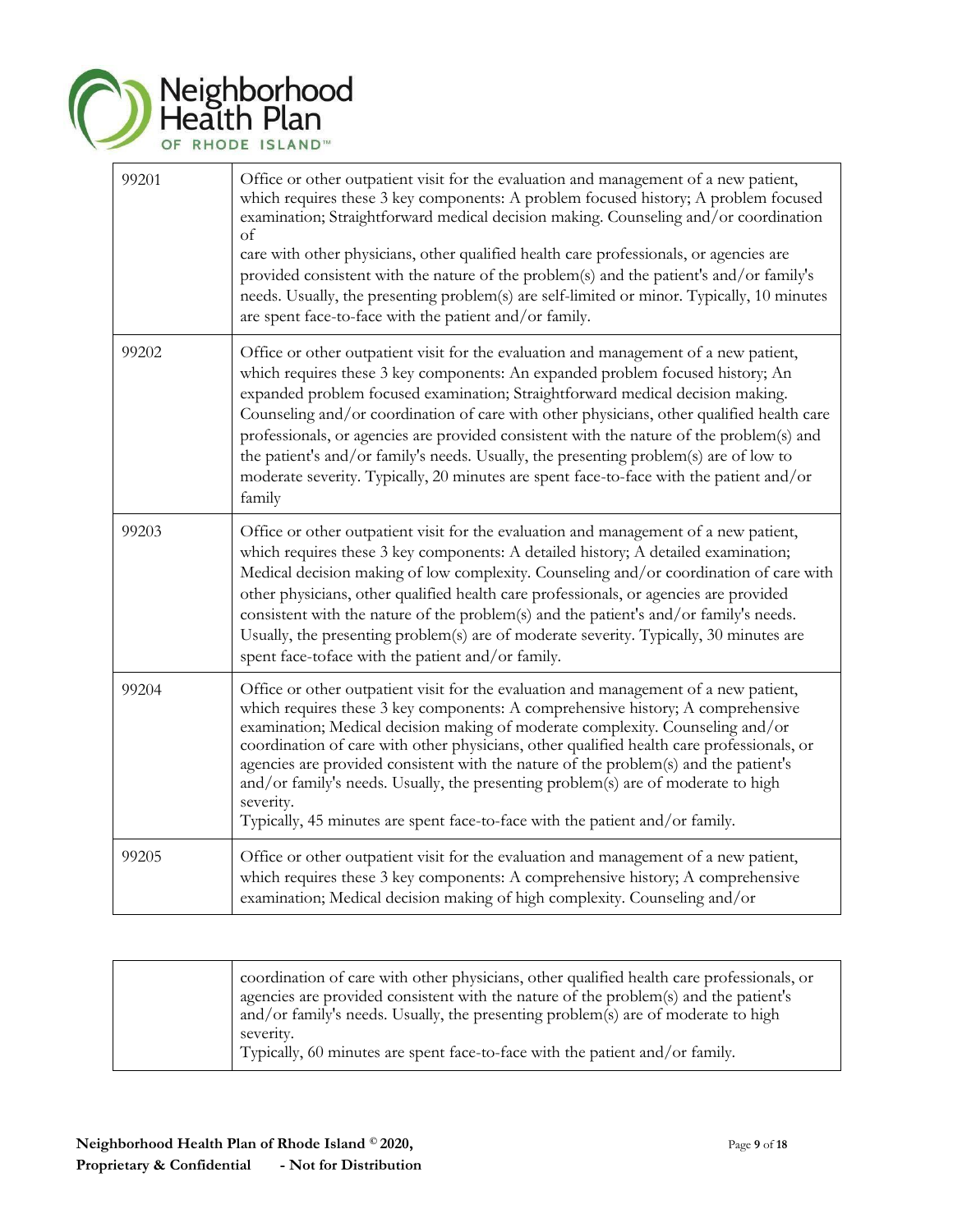

| 99212 | Office or other outpatient visit for the evaluation and management of an established<br>patient, which requires at least 2 of these 3 key components: A problem focused history;<br>A problem focused examination; Straightforward medical decision making. Counseling<br>and/or coordination of care with other physicians, other qualified health care<br>professionals, or agencies are provided consistent with the nature of the problem(s) and<br>the patient's and/or family's needs. Usually, the presenting problem(s) are self-limited or<br>minor. Typically, 10 minutes are spent face-to-face with the patient and/or family.                                         |
|-------|------------------------------------------------------------------------------------------------------------------------------------------------------------------------------------------------------------------------------------------------------------------------------------------------------------------------------------------------------------------------------------------------------------------------------------------------------------------------------------------------------------------------------------------------------------------------------------------------------------------------------------------------------------------------------------|
| 99213 | Office or other outpatient visit for the evaluation and management of an established<br>patient, which requires at least 2 of these 3 key components: An expanded problem<br>focused history; An expanded problem focused examination; Medical decision making of<br>low complexity. Counseling and coordination of care with other physicians, other<br>qualified health care professionals, or agencies are provided consistent with the nature of<br>the problem(s) and the patient's and/or family's needs. Usually, the presenting problem(s)<br>are of low to moderate seventy. Typically, 15 minutes are spent face-to-face with the<br>patient and/or family.              |
| 99214 | Office or other outpatient visit for the evaluation and management of an established<br>patient, which requires at least 2 of these 3 key components: A detailed history; A detailed<br>examination; Medical decision making of moderate complexity. Counseling and/or<br>coordination of care with other physicians, other qualified health care professionals, or<br>agencies are provided consistent with the nature of the problem(s) and the patient's<br>and/or family's needs. Usually, the presenting problem(s) are of moderate to high<br>severity.<br>Typically, 25 minutes are spent face-to-face with the patient and/or family.                                      |
| 99215 | Office or other outpatient visit for the evaluation and management of an established<br>patient, which requires at least 2 of these 3 key components: A comprehensive history; A<br>comprehensive examination; Medical decision making of high complexity. Counseling<br>and/or coordination of care with other physicians, other qualified health care<br>professionals, or agencies are provided consistent with the nature of the problem(s) and<br>the patient's and/or family's needs. Usually, the presenting problem(s) are of moderate to<br>high severity. Typically, 40 minutes are spent face-to-face with the patient and/or family.                                   |
| 99231 | Subsequent hospital care, per day, for the evaluation and management of a patient, which<br>requires at least 2 of these 3 key components: A problem focused interval history; A<br>problem focused examination; Medical decision making that is straightforward or of low<br>complexity. Counseling and/or coordination of care with other physicians, other qualified<br>health care professionals, or agencies are provided consistent with the nature of the<br>problem(s) and the patient's and/or family's needs. Usually, the patient is stable,<br>recovering or improving. Typically, 15 minutes are spent at the bedside and on the<br>patient's hospital floor or unit. |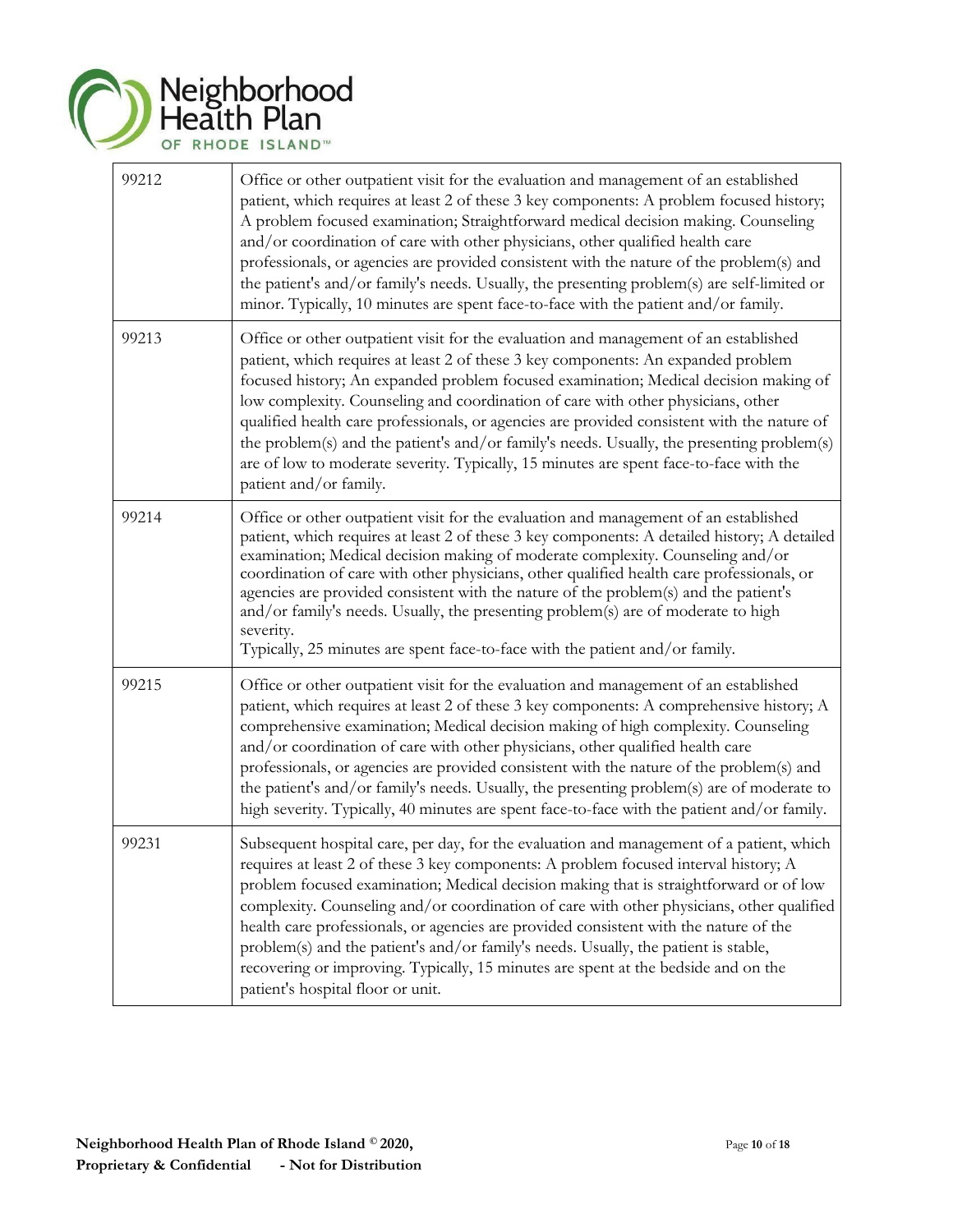

| 99232 | Subsequent hospital care, per day, for the evaluation and management of a patient, which<br>requires at least 2 of these 3 key components: An expanded problem focused interval<br>history; An expanded problem focused examination; Medical decision making of       |
|-------|-----------------------------------------------------------------------------------------------------------------------------------------------------------------------------------------------------------------------------------------------------------------------|
|       | moderate complexity. Counseling and/or coordination of care with other physicians,<br>other qualified health care professionals, or agencies are provided consistent with the                                                                                         |
|       | nature of the problem(s) and the patient's and/or family's needs. Usually, the patient is<br>responding inadequately to therapy or has developed a minor complication. Typically, 25<br>minutes are spent at the bedside and on the patient's hospital floor or unit. |

| 99233 | Subsequent hospital care, per day, for the evaluation and management of a patient, which<br>requires at least 2 of these 3 key components: A detailed interval history; A detailed<br>examination; Medical decision making of high complexity. Counseling and/or<br>coordination of care with other physicians, other qualified health care professionals, or<br>agencies are provided consistent with the nature of the problem(s) and the patient's<br>and/or family's needs. Usually, the patient is unstable or has developed a significant<br>complication or a significant new problem. Typically, 35 minutes are spent at the bedside<br>and on the patient's hospital floor or unit. |
|-------|----------------------------------------------------------------------------------------------------------------------------------------------------------------------------------------------------------------------------------------------------------------------------------------------------------------------------------------------------------------------------------------------------------------------------------------------------------------------------------------------------------------------------------------------------------------------------------------------------------------------------------------------------------------------------------------------|
| 99241 | Office consultation for a new or established patient, which requires these 3 key<br>components: A problem focused history; A problem focused examination; and<br>Straightforward medical decision making. Counseling and/or coordination of care with<br>other physicians, other qualified health care professionals, or agencies are provided<br>consistent with the nature of the problem(s) and the patient's and/or family's needs.<br>Usually, the presenting problem(s) are self-limited or minor. Typically, 15 minutes are<br>spent face-to-face with the patient and/or family.                                                                                                     |
| 99242 | Office consultation for a new or established patient, which requires these 3 key<br>components: An expanded problem focused history; An expanded problem focused<br>examination; and Straightforward medical decision making. Counseling and/or<br>coordination of care with other physicians, other qualified health care professionals, or<br>agencies are provided consistent with the nature of the problem(s) and the patient's<br>and/or family's needs. Usually, the presenting problem(s) are of low severity. Typically,<br>30 minutes are spent face-to-face with the patient and/or family.                                                                                       |
| 99243 | Office consultation for a new or established patient, which requires these 3 key<br>components: A detailed history; A detailed examination; and Medical decision making of<br>low complexity. Counseling and/or coordination of care with other physicians, other<br>qualified health care professionals, or agencies are provided consistent with the nature of<br>the problem(s) and the patient's and/or family's needs. Usually, the presenting problem(s)<br>are of moderate severity. Typically, 40 minutes are spent face-to-face with the patient<br>and/or family.                                                                                                                  |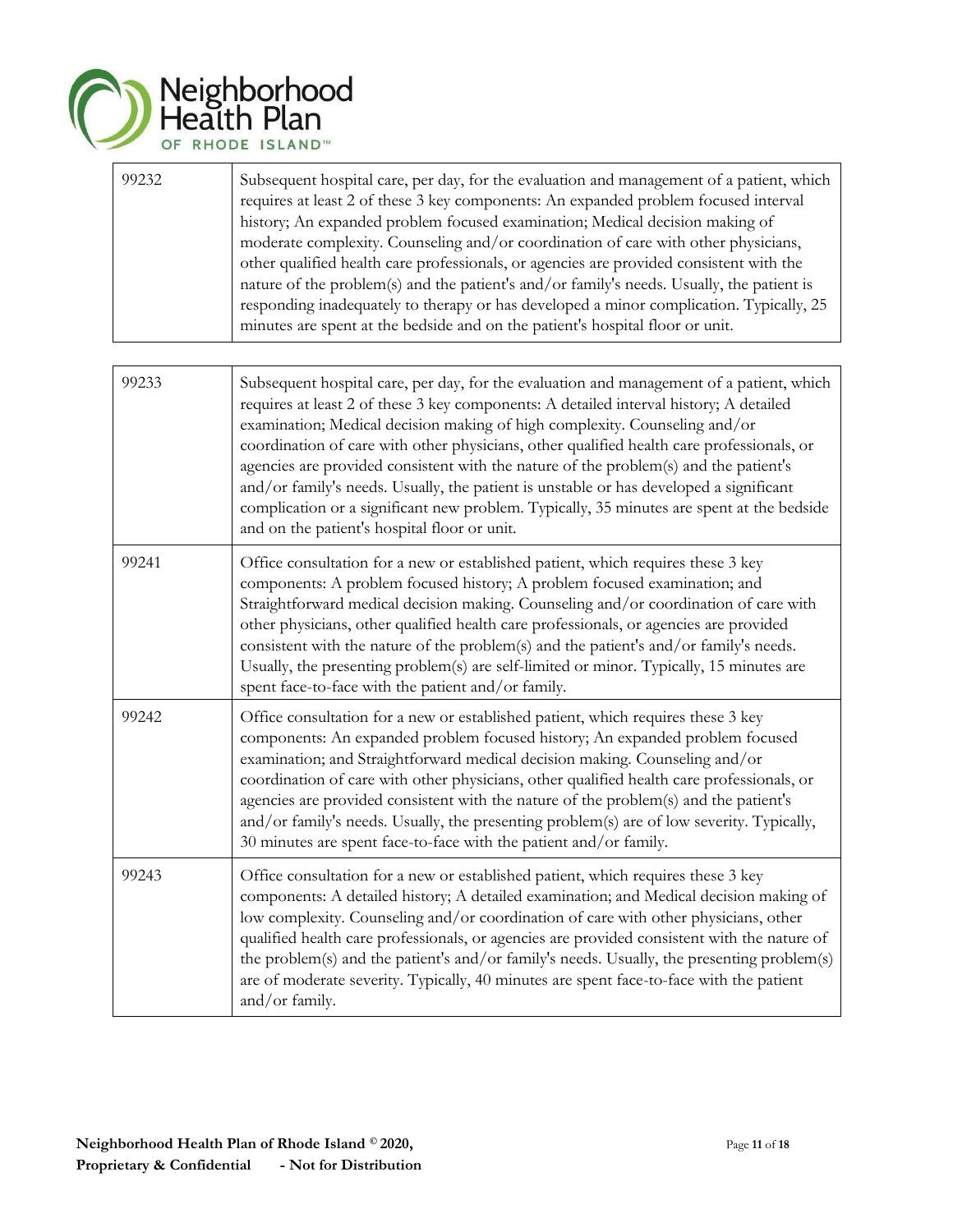

| 99244 | Office consultation for a new or established patient, which requires these 3 key<br>components: A comprehensive history; A comprehensive examination; and Medical<br>decision making of moderate complexity. Counseling and/or coordination of care with<br>other physicians, other qualified health care professionals, or agencies are provided<br>consistent with the nature of the problem(s) and the patient's and/or family's needs.                                                                                                                                                     |
|-------|------------------------------------------------------------------------------------------------------------------------------------------------------------------------------------------------------------------------------------------------------------------------------------------------------------------------------------------------------------------------------------------------------------------------------------------------------------------------------------------------------------------------------------------------------------------------------------------------|
|       | Usually, the presenting problem(s) are of moderate to high severity. Typically, 60 minutes<br>are spent face-to-face with the patient and/or family.                                                                                                                                                                                                                                                                                                                                                                                                                                           |
| 99245 | Office consultation for a new or established patient, which requires these 3 key<br>components: A comprehensive history; A comprehensive examination; and Medical<br>decision making of high complexity. Counseling and/or coordination of care with other<br>physicians, other qualified health care professionals, or agencies are provided consistent<br>with the nature of the problem(s) and the patient's and/or family's needs. Usually, the<br>presenting problem(s) are of moderate to high severity. Typically, 80 minutes are spent<br>face-to-face with the patient and/or family. |
| 99251 | Inpatient consultation for a new or established patient, which requires these 3 key<br>components: A problem focused history; A problem focused examination; and<br>Straightforward medical decision making. Counseling and/or coordination of care with<br>other physicians, other qualified health care professionals, or agencies are provided<br>consistent with the nature of the problem(s) and the patient's and/or family's needs.                                                                                                                                                     |

|       | Usually, the presenting problem(s) are self-limited or minor. Typically, 20 minutes are<br>spent at the bedside and on the patient's hospital floor or unit.                                                                                                                                                                                                                                                                                                                                                                                                                                                             |
|-------|--------------------------------------------------------------------------------------------------------------------------------------------------------------------------------------------------------------------------------------------------------------------------------------------------------------------------------------------------------------------------------------------------------------------------------------------------------------------------------------------------------------------------------------------------------------------------------------------------------------------------|
| 99252 | Inpatient consultation for a new or established patient, which requires these 3 key<br>components: An expanded problem focused history; An expanded problem focused<br>examination; and Straightforward medical decision making. Counseling and/or<br>coordination of care with other physicians, other qualified health care professionals, or<br>agencies are provided consistent with the nature of the problem(s) and the patient's<br>and/or family's needs. Usually, the presenting problem(s) are of low severity. Typically,<br>40 minutes are spent at the bedside and on the patient's hospital floor or unit. |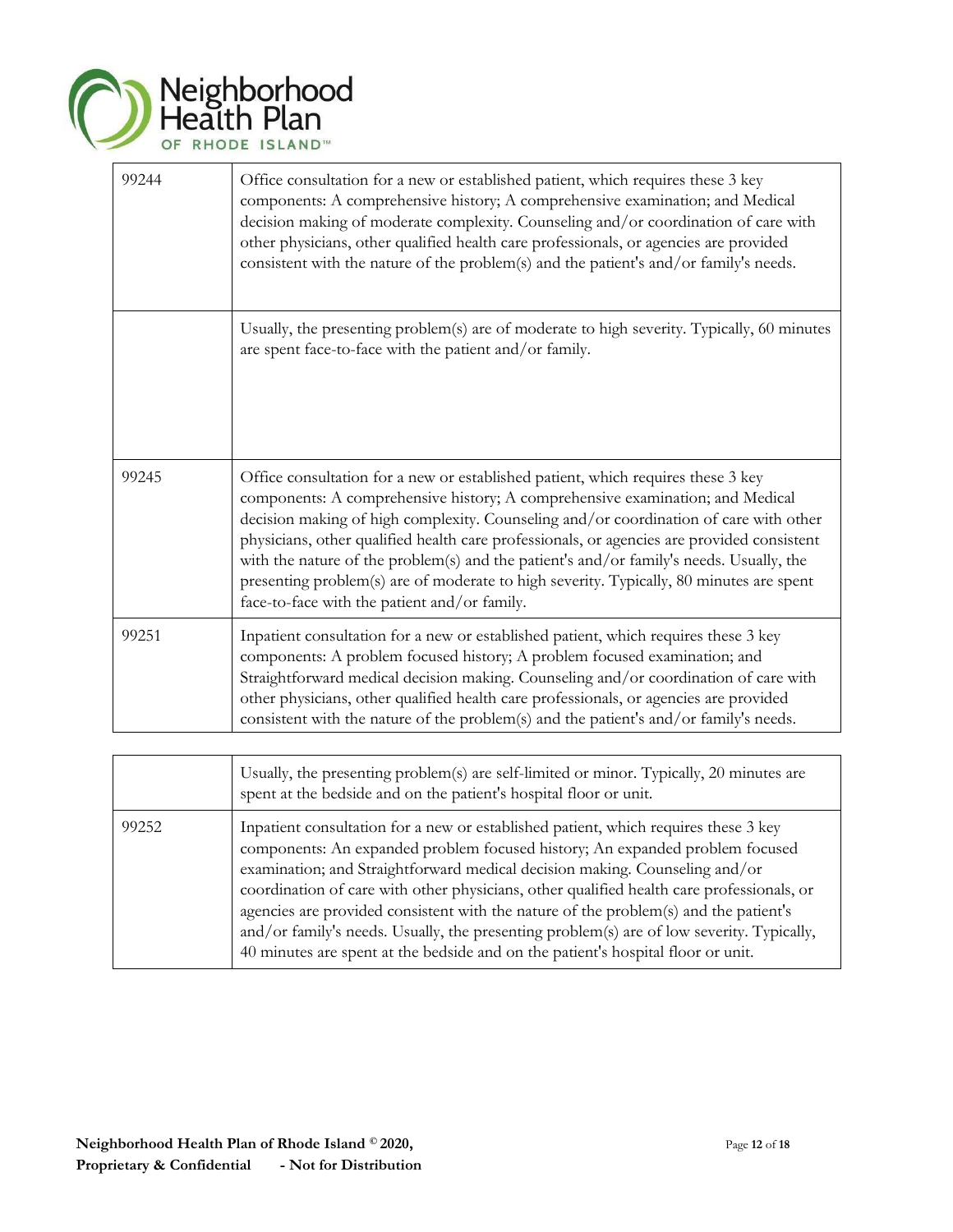

| 99253 | Inpatient consultation for a new or established patient, which requires these 3 key<br>components: A detailed history; A detailed examination; and Medical decision making of<br>low complexity. Counseling and/or coordination of care with other physicians, other<br>qualified health care professionals, or agencies are provided consistent with the nature of<br>the problem(s) and the patient's and/or family's needs. Usually, the presenting problem(s)<br>are of moderate severity. Typically, 55 minutes are spent at the bedside and on the<br>patient's hospital floor or unit.                                                                                                                                |
|-------|------------------------------------------------------------------------------------------------------------------------------------------------------------------------------------------------------------------------------------------------------------------------------------------------------------------------------------------------------------------------------------------------------------------------------------------------------------------------------------------------------------------------------------------------------------------------------------------------------------------------------------------------------------------------------------------------------------------------------|
| 99254 | Inpatient consultation for a new or established patient, which requires these 3 key<br>components: A comprehensive history; A comprehensive examination; and Medical<br>decision making of moderate complexity. Counseling and/or coordination of care with<br>other physicians, other qualified health care professionals, or agencies are provided<br>consistent with the nature of the problem(s) and the patient's and/or family's needs.<br>Usually, the presenting problem(s) are of moderate to high severity. Typically, 80 minutes<br>are spent at the bedside and on the patient's hospital floor or unit.                                                                                                         |
| 99255 | Inpatient consultation for a new or established patient, which requires these 3 key<br>components: A comprehensive history; A comprehensive examination; and Medical<br>decision making of high complexity. Counseling and/or coordination of care with other<br>physicians, other qualified health care professionals, or agencies are provided consistent<br>with the nature of the problem(s) and the patient's and/or family's needs. Usually, the<br>presenting problem(s) are of moderate to high severity. Typically, 110 minutes are spent<br>at the bedside and on the patient's hospital floor or unit.                                                                                                            |
| 99307 | Subsequent nursing facility care, per day, for the evaluation and management of a patient,<br>which requires at least 2 of these 3 key components: A problem focused interval history;<br>A problem focused examination; Straightforward medical decision making. Counseling<br>and/or coordination of care with other physicians, other qualified health care<br>professionals, or agencies are provided consistent with the nature of the problem(s) and<br>the patient's and/or family's needs. Usually, the patient is stable, recovering, or<br>improving.<br>Typically, 10 minutes are spent at the bedside and on the patient's facility floor or unit.                                                               |
| 99308 | Subsequent nursing facility care, per day, for the evaluation and management of a patient,<br>which requires at least 2 of these 3 key components: An expanded problem focused<br>interval history; An expanded problem focused examination; Medical decision making of<br>low complexity. Counseling and/or coordination of care with other physicians, other<br>qualified health care professionals, or agencies are provided consistent with the nature of<br>the problem(s) and the patient's and/or family's needs. Usually, the patient is responding<br>inadequately to therapy or has developed a minor complication. Typically, 15 minutes are<br>spent at the bedside and on the patient's facility floor or unit. |
| 99309 | Subsequent nursing facility care, per day, for the evaluation and management of a patient,<br>which requires at least 2 of these 3 key components: A detailed interval history; A detailed<br>examination; Medical decision making of moderate complexity. Counseling and/or<br>coordination of care with other physicians, other qualified health care professionals, or                                                                                                                                                                                                                                                                                                                                                    |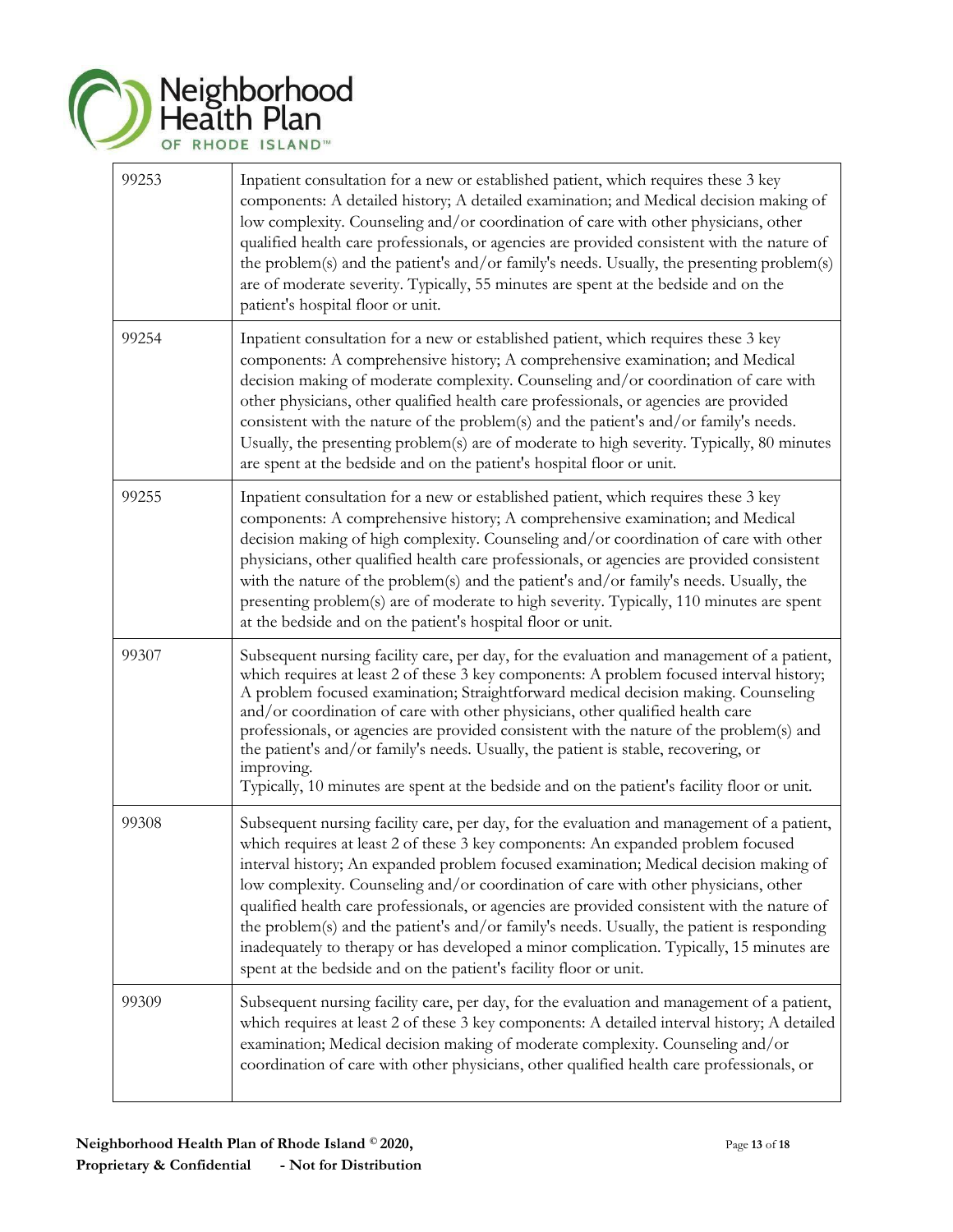

|       | agencies are provided consistent with the nature of the problem(s) and the patient's<br>and/or family's needs. Usually, the patient has developed a significant complication or a<br>significant new problem. Typically, 25 minutes are spent at the bedside and on the<br>patient's facility floor or unit.                                                                                                                                                                                                                                                                                                                                                                                                             |
|-------|--------------------------------------------------------------------------------------------------------------------------------------------------------------------------------------------------------------------------------------------------------------------------------------------------------------------------------------------------------------------------------------------------------------------------------------------------------------------------------------------------------------------------------------------------------------------------------------------------------------------------------------------------------------------------------------------------------------------------|
| 99310 | Subsequent nursing facility care, per day, for the evaluation and management of a patient,<br>which requires at least 2 of these 3 key components: A comprehensive interval history; A<br>comprehensive examination; Medical decision making of high complexity. Counseling<br>and/or coordination of care with other physicians, other qualified health care<br>professionals, or agencies are provided consistent with the nature of the problem(s) and<br>the patient's and/or family's needs. The patient may be unstable or may have developed a<br>significant new problem requiring immediate physician attention. Typically, 35 minutes<br>are spent at the bedside and on the patient's facility floor or unit. |
| 99354 | Prolonged evaluation and management or psychotherapy service(s) (beyond the typical<br>service time of the primary procedure) in the office or other outpatient setting requiring<br>direct patient contact beyond the usual service; first hour (List separately in addition to                                                                                                                                                                                                                                                                                                                                                                                                                                         |
|       | code for office or other outpatient Evaluation and Management or psychotherapy<br>service)                                                                                                                                                                                                                                                                                                                                                                                                                                                                                                                                                                                                                               |
| 99355 | Prolonged evaluation and management or psychotherapy service(s) (beyond the typical<br>service time of the primary procedure) in the office or other outpatient setting requiring<br>direct patient contact beyond the usual service; each additional 30 minutes (List separately<br>in addition to code for prolonged service)                                                                                                                                                                                                                                                                                                                                                                                          |
| 99356 | Prolonged service in the inpatient or observation setting, requiring unit/floor time<br>beyond the usual service; first hour (List separately in addition to code for inpatient<br>Evaluation and Management service)                                                                                                                                                                                                                                                                                                                                                                                                                                                                                                    |
| 99357 | Prolonged service in the inpatient or observation setting, requiring unit/floor time<br>beyond the usual service; first hour (List separately in addition to code for inpatient<br>Evaluation and Management service)                                                                                                                                                                                                                                                                                                                                                                                                                                                                                                    |
| 99406 | Smoking and tobacco use cessation counseling visit; intermediate, greater than 3 minutes<br>up to 10 minutes                                                                                                                                                                                                                                                                                                                                                                                                                                                                                                                                                                                                             |
| 99407 | Smoking and tobacco use cessation counseling visit; intensive, greater than 10 minutes                                                                                                                                                                                                                                                                                                                                                                                                                                                                                                                                                                                                                                   |
| 99408 | Alcohol and/or substance (other than tobacco) abuse structured screening (eg, AUDIT,<br>DAST), and brief intervention (SBI) services; 15 to 30 minutes                                                                                                                                                                                                                                                                                                                                                                                                                                                                                                                                                                   |
| 99409 | Alcohol and/or substance (other than tobacco) abuse structured screening (eg, AUDIT,<br>DAST), and brief intervention (SBI) services; greater than 30 minutes                                                                                                                                                                                                                                                                                                                                                                                                                                                                                                                                                            |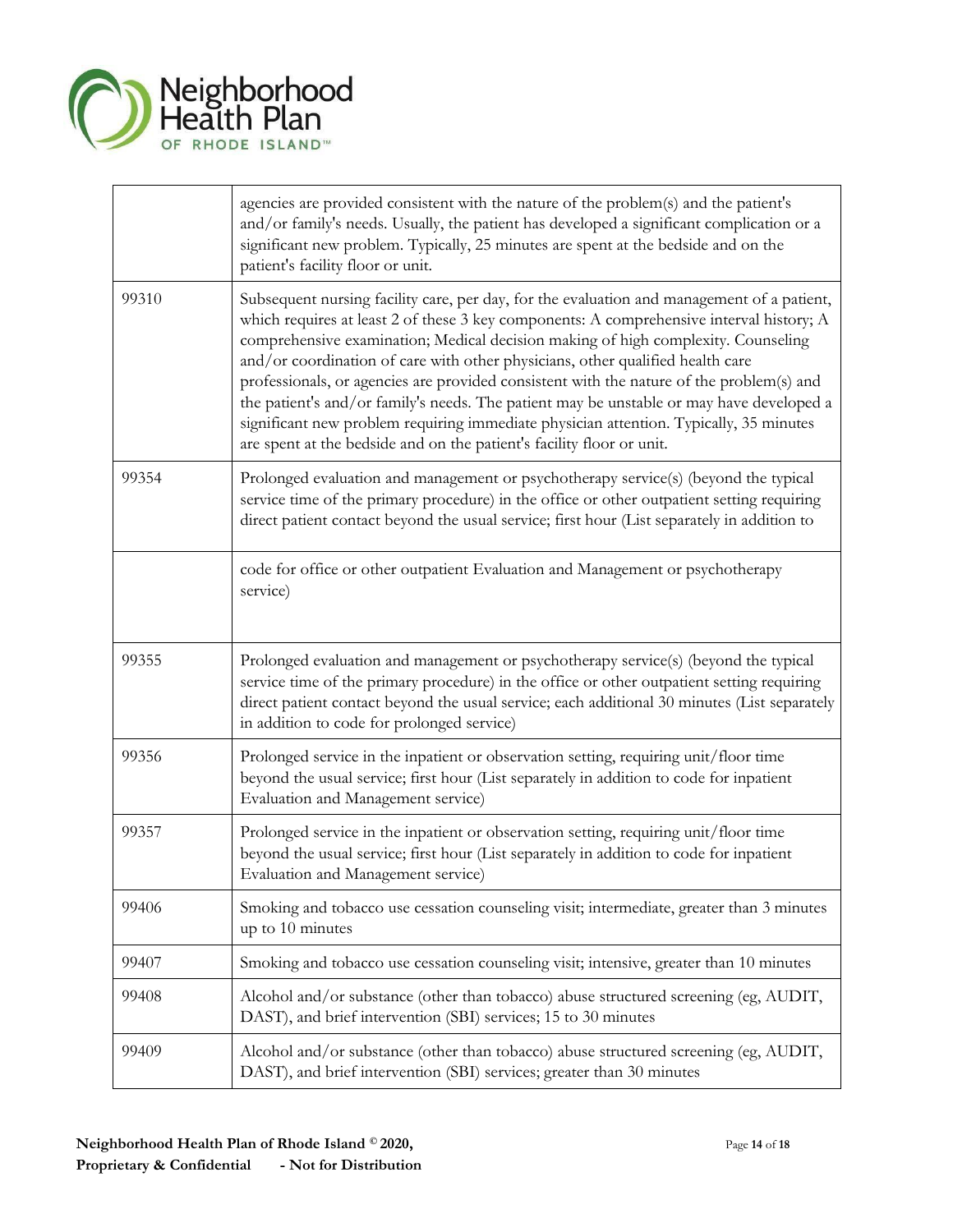

| 99495 | Transitional Care Management Services with the following required elements:<br>Communication (direct contact, telephone, electronic) with the patient and/or caregiver<br>within 2 business days of discharge Medical decision making of at least moderate<br>complexity during the service period Face-to-face visit, within 14 calendar days of<br>discharge |
|-------|----------------------------------------------------------------------------------------------------------------------------------------------------------------------------------------------------------------------------------------------------------------------------------------------------------------------------------------------------------------|
| 99496 | Transitional Care Management Services with the following required elements:<br>Communication (direct contact, telephone, electronic) with the patient and/or caregiver<br>within 2 business days of discharge Medical decision making of high complexity during<br>the service period Face-to-face visit, within 7 calendar days of discharge                  |
| 99497 | Advance care planning including the explanation and discussion of advance directives<br>such as standard forms (with completion of such forms, when performed), by the<br>physician or other qualified health care professional; first 30 minutes, face-to-face with<br>the patient, family member(s), and/or surrogate                                        |
| 99498 | Advance care planning including the explanation and discussion of advance directives<br>such as standard forms (with completion of such forms, when performed), by the<br>physician or other qualified health care professional; each additional 30 minutes (List<br>separately in addition to code for primary procedure)                                     |

| G0108 | Diabetes outpatient self-management training services, individual, per 30 minutes                                                                                                                                                                                                                        |
|-------|----------------------------------------------------------------------------------------------------------------------------------------------------------------------------------------------------------------------------------------------------------------------------------------------------------|
| G0109 | Diabetes outpatient self-management training services, group session (two or more), per<br>30 minutes                                                                                                                                                                                                    |
| G0270 | Medical nutrition therapy; reassessment and subsequent intervention(s) following second<br>referral in same year for change in diagnosis, medical condition or treatment regimen<br>(including additional hours needed for renal disease), individual, face-to-face with the<br>patient, each 15 minutes |
| G0296 | Counseling visit to discuss need for lung cancer screening using low dose CT scan<br>(LDCT) (service is for eligibility determination and shared decision making)                                                                                                                                        |
| G0406 | Follow-up inpatient consultation, limited, physicians typically spend 15 minutes<br>communicating with the patient via telehealth                                                                                                                                                                        |
| G0407 | Follow-up inpatient consultation, intermediate, physicians typically spend 25 minutes<br>communicating with the patient via telehealth                                                                                                                                                                   |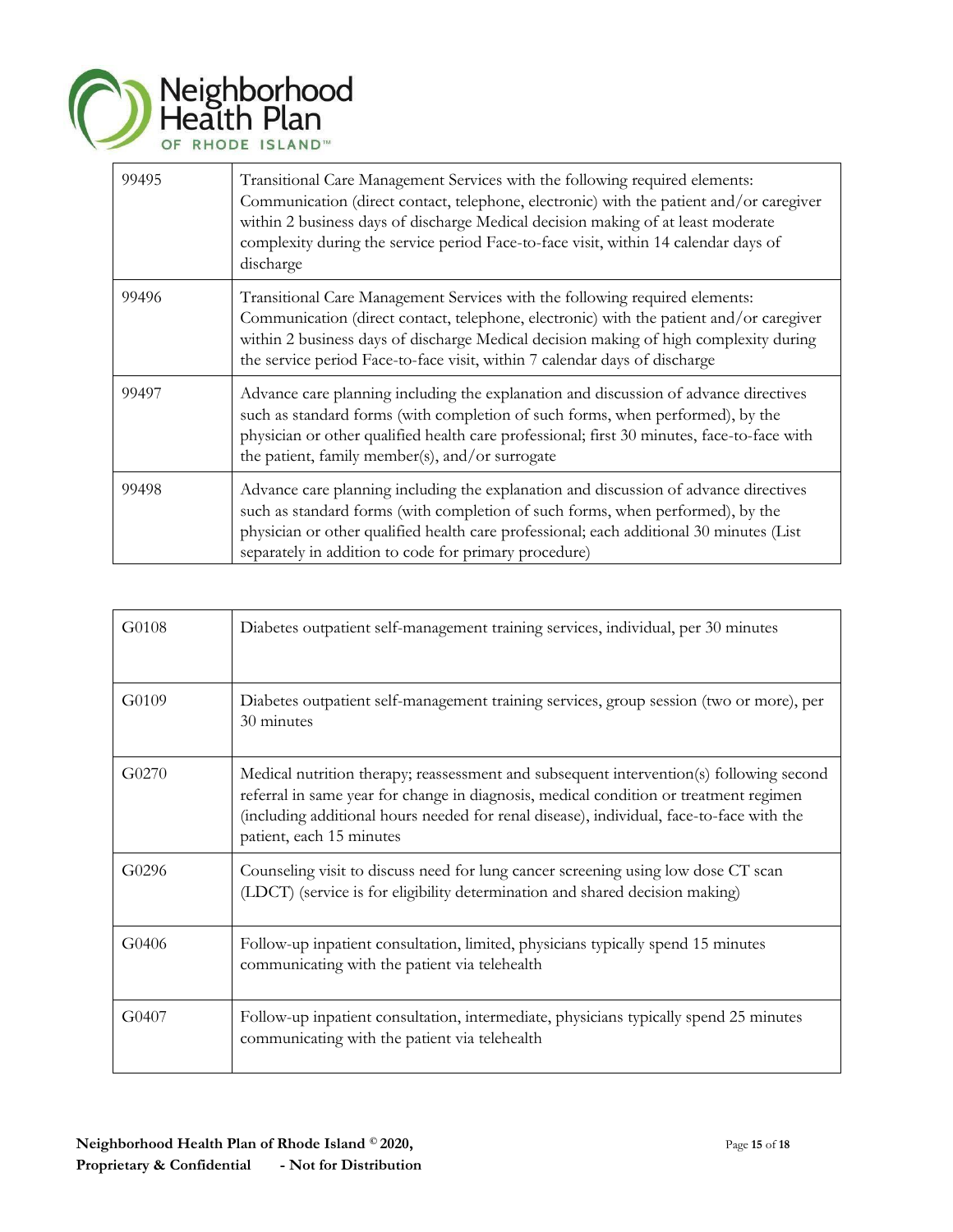

| G0408 | Follow-up inpatient consultation, complex, physicians typically spend 35 minutes<br>communicating with the patient via telehealth                                            |
|-------|------------------------------------------------------------------------------------------------------------------------------------------------------------------------------|
| G0420 | Face-to-face educational services related to the care of chronic kidney disease; individual,<br>per session, per 1 hour                                                      |
| G0421 | Face-to-face educational services related to the care of chronic kidney disease; group, per<br>session, per 1 hour                                                           |
| G0425 | Telehealth consultation, emergency department or initial inpatient, typically 30 minutes<br>communicating with the patient via telehealth                                    |
| G0426 | Telehealth consultation, emergency department or initial inpatient, typically 50 minutes<br>communicating with the patient via telehealth                                    |
| G0427 | Telehealth consultation, emergency department or initial inpatient, typically 70 minutes or<br>more communicating with the patient via telehealth                            |
| G0438 | Annual wellness visit; includes a personalized prevention plan of service (PPS), initial<br>visit                                                                            |
| G0439 | Annual wellness visit, includes a personalized prevention plan of service (PPS),<br>subsequent<br>visit                                                                      |
| G0442 | Annual alcohol misuse screening, 15 minutes                                                                                                                                  |
| G0443 | Brief face-to-face behavioral counseling for alcohol misuse, 15 minutes                                                                                                      |
| G0444 | Annual depression screening, 15 minutes                                                                                                                                      |
| G0445 | Semiannual high intensity behavioral counseling to prevent STIs, individual, face-to-face,<br>includes education skills training & guidance on how to change sexual behavior |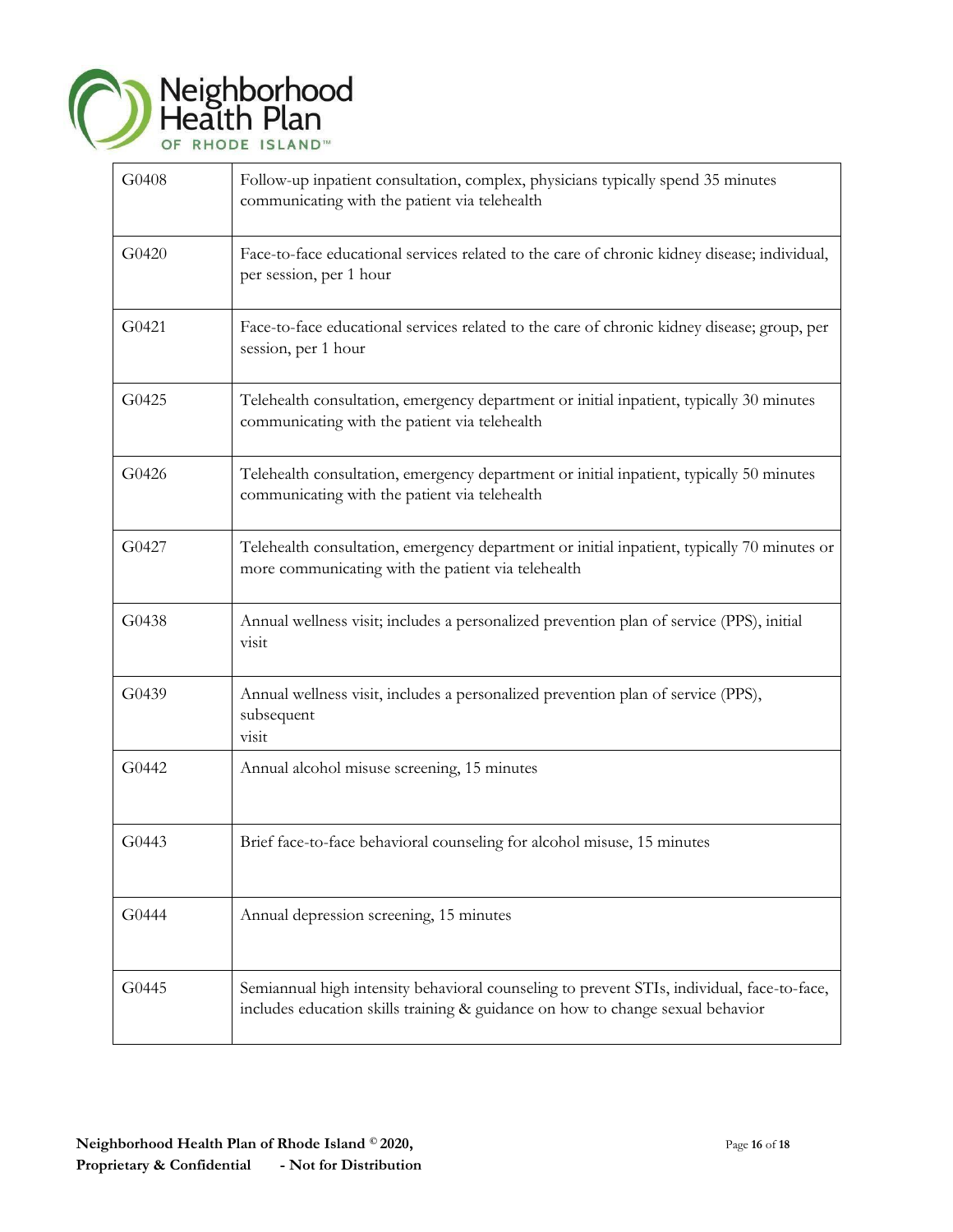

| G0446 | Annual, face-to-face intensive behavioral therapy for cardiovascular disease, individual, 15<br>minutes                                                                                                                                                                                                                             |
|-------|-------------------------------------------------------------------------------------------------------------------------------------------------------------------------------------------------------------------------------------------------------------------------------------------------------------------------------------|
| G0447 | Face-to-face behavioral counseling for obesity, 15 minutes                                                                                                                                                                                                                                                                          |
| G0459 | Inpatient telehealth pharmacologic management, including prescription, use, and review<br>of medication with no more than minimal medical psychotherapy                                                                                                                                                                             |
| G0506 | Comprehensive assessment of and care planning for patients requiring chronic care<br>management services (list separately in addition to primary monthly care management<br>service)                                                                                                                                                |
| G0508 | Telehealth consultation, critical care, initial, physicians typically spend 60 minutes<br>communicating with the patient and providers via telehealth                                                                                                                                                                               |
| G0509 | Telehealth consultation, critical care, subsequent, physicians typically spend 50 minutes<br>communicating with the patient and providers via telehealth                                                                                                                                                                            |
| G0513 | Prolonged preventive service(s) (beyond the typical service time of the primary<br>procedure), in the office or other outpatient setting requiring direct patient contact<br>beyond the usual service; first 30 minutes (list separately in addition to code for<br>preventive service)                                             |
| G0514 | Prolonged preventive service(s) (beyond the typical service time of the primary<br>procedure), in the office or other outpatient setting requiring direct patient contact<br>beyond the usual service; each additional 30 minutes (list separately in addition to code<br>G0513 for additional<br>30 minutes of preventive service) |
| Q3014 | Telehealth originating site facility fee                                                                                                                                                                                                                                                                                            |

## **Disclaimer**

This payment policy is informational only and is not intended to address every situation related to reimbursement for healthcare services; therefore, it is not a guarantee of reimbursement.

Claim payments are subject to Neighborhood Health Plan of Rhode Island benefit coverage, member eligibility, claims payment edit rules, coding and documentation guidelines, authorization policies, provider contract agreements, and state and federal regulations. References to CPT or other sources are for definitional purposes only.